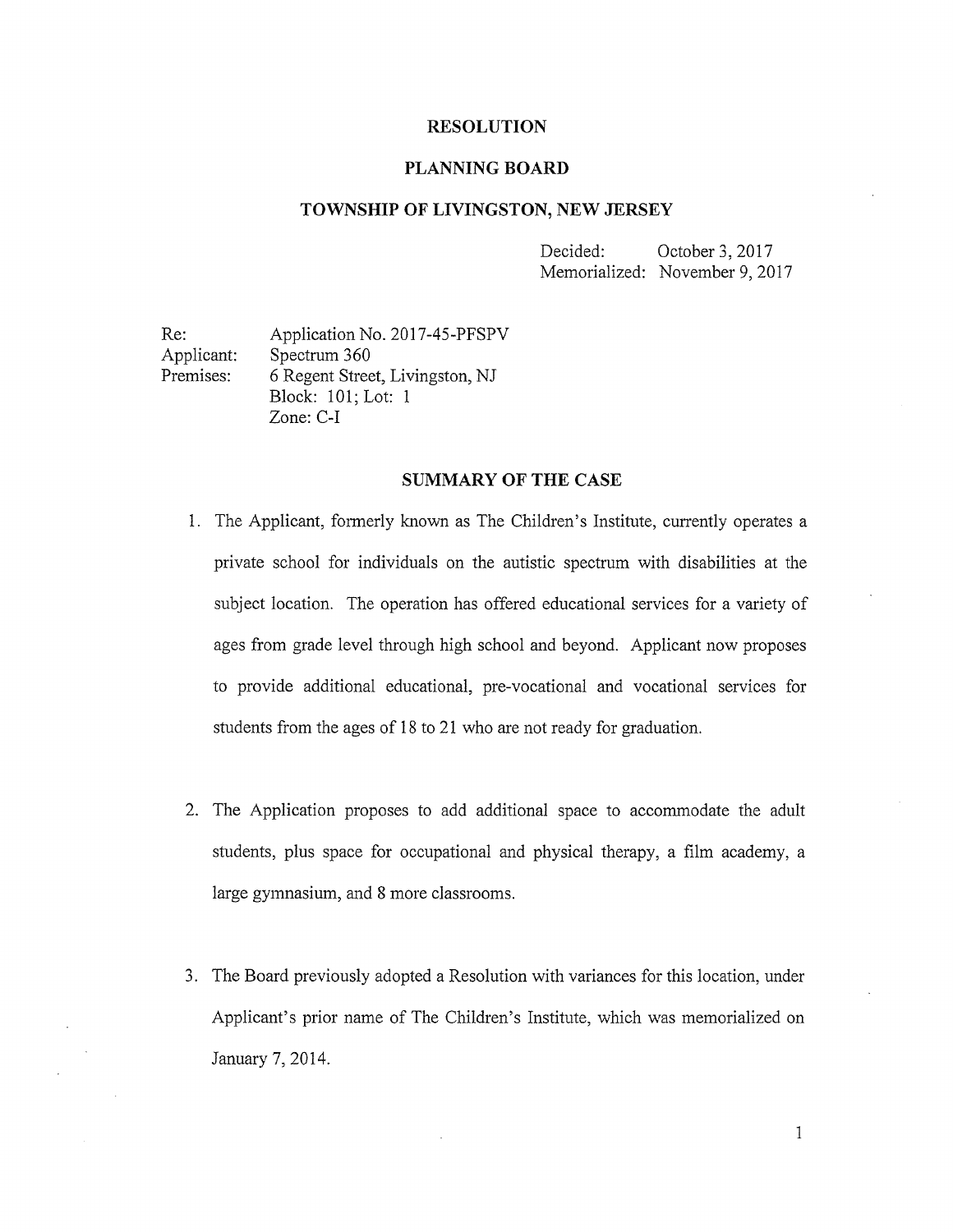- 4. The Applicant was represented by Dean J. Donatelli, Esq., of the firm Inglesino, Webster, Wyciskala & Taylor, LLC, of Parsippany, New Jersey.
- 5. The Applicant presented proof that all statutory requirements have been met, including payment of taxes, service and publication of notice as required.
- 6. Testifying on behalf of the Applicant were:
	- A: Dr. Bruce Ettinger, Executive Director & Superintendent of Spectrum 360;
	- B: Erin Vasold, admitted as an expert in architecture;
	- C: Michael Lanzafama, P.E. & P.P., admitted as an expert in engineering and planning.

7. Three additional variances were requested, as follows:

A: Code Section 170-1 18.C.(2).(a)[2] requires a 10-foot setback from the building for any parking spaces, whereas a 4.4-foot setback is proposed; resulting in a request for a 5.6-foot variance.

B: Code Section 170-94.F.(l) prohibits a loading area in the front yard; for which Applicant requests a variance; and

C: Code Section 170-1 18.C.(2).(a)[3] prohibits parking within 50 feet of a front yard boundary, whereas the Applicant proposes a 25.25-foot setback; resulting in a request for <sup>a</sup> variance of 24.75 feet.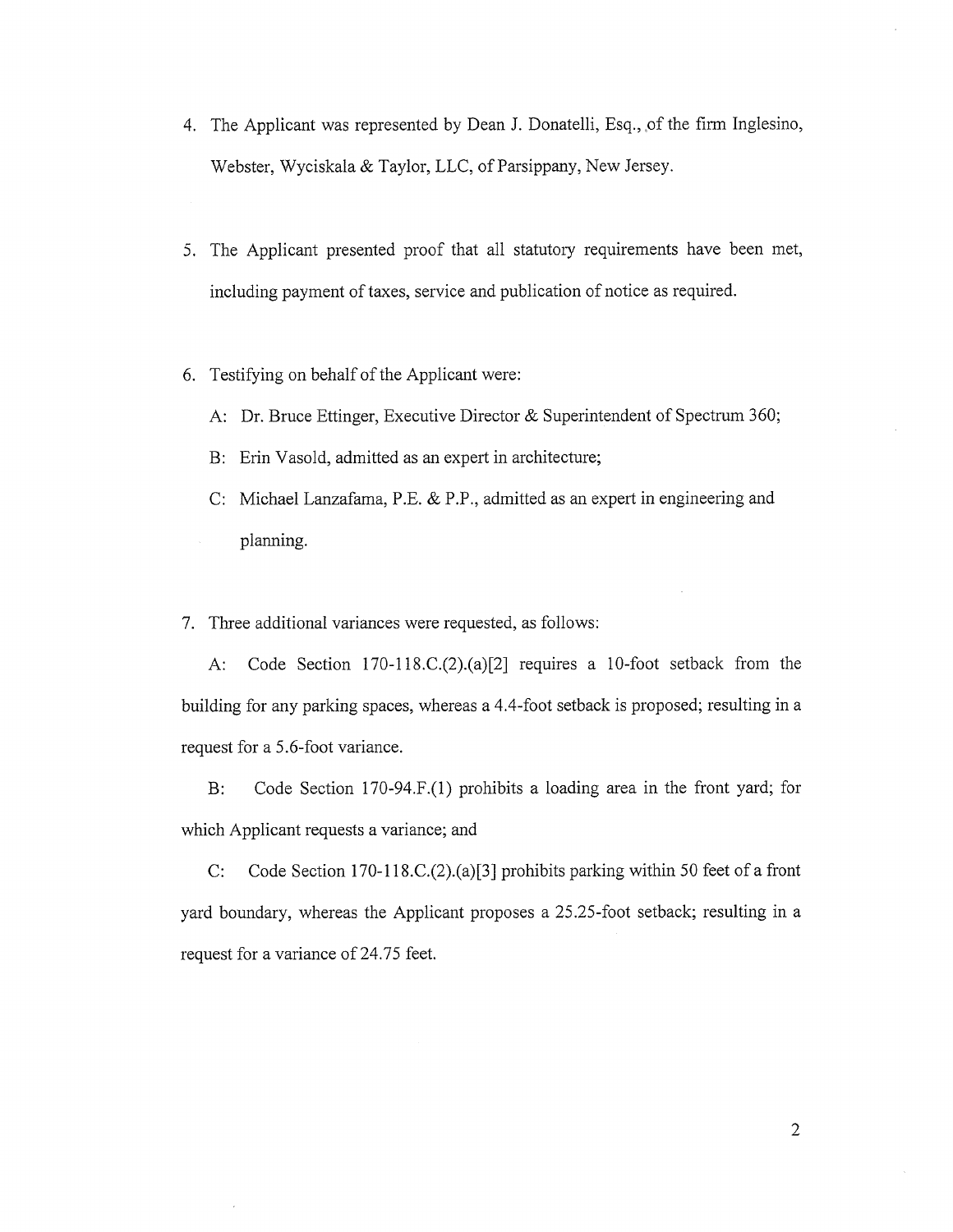- 8. The Applicant also requests approval under the provisions of Code Section 170-3 which sets a minimum length of a parking stall to be 20 feet. <sup>18</sup> feet is proposed and can be permitted by the Board since a 2-foot overhang is provided.
- 9. No Members of the public appeared to testify either in support of or in opposition to the Application.

#### FINDINGS OF FACT

1. The Applicant currently operates a private school facility on the subject premises and seeks to construct <sup>a</sup> single-story addition of approximately 20,188 square feet to the easterly side of the existing building. That extension would house a gymnasium and <sup>8</sup> more classrooms; which together with the proposed • reconfiguration of the interior of the existing building will bring the total number of classrooms to 11. An existing fence and bollards near the tennis court will be removed. Existing lights for the tennis court will be relocated to the southerly façade of the new extension. A fire hydrant within the parking lot will be relocated. Parking spaces will be reduced from 192 to 158 spaces, which is still compliant with the Township requirement of 105 spaces. The parking will include <sup>7</sup> handicap parking spaces; which exceeds the requirement of <sup>6</sup> such spaces. Also included in the 158 spaces are 4 reserved for the vans for student transportation. The Applicant will remove any outdoor storage pods currently present. A "temporary" greenhouse structure is also being proposed. 46 trees would be removed and 53 new trees planted; in excess of 43 required by the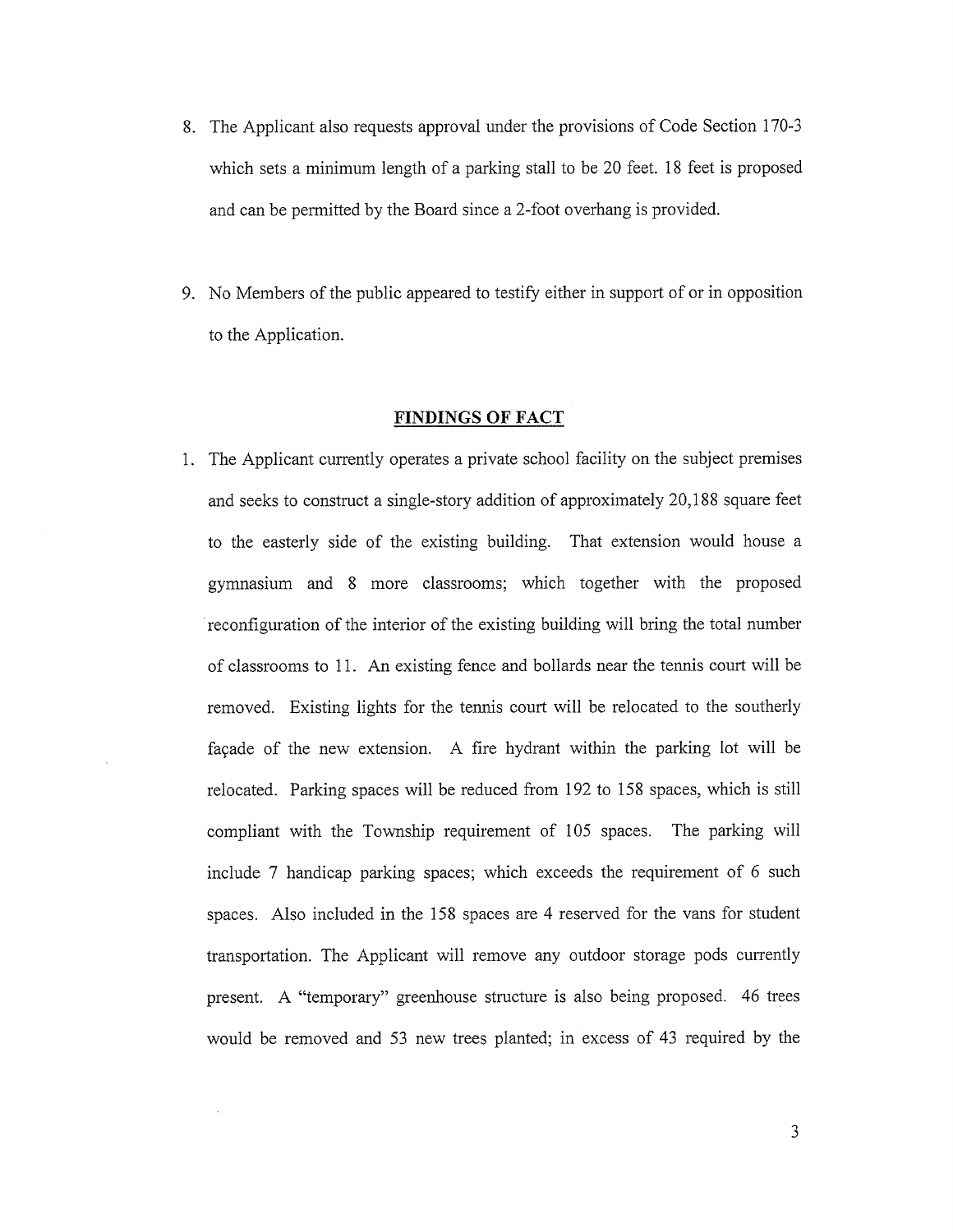Township's Trees Ordinance. The Applicant agreed to utilize deer resistant arborvitae and similar trees where possible.

- 2. During the course of the Lanzafama testimony, it became apparent to the Board that the proposed relocation of the refuse area would place it 33.39 feet from the front yard setback boundary. 50 feet is required by Code 170-1 18.C.(2)(a). Thus <sup>a</sup> fourth variance; one for 16.61 feet, was required for the relocation of the refuse area within the already approved off-street parking area.
- 3. The premises are within the Business Improvement District in which Township Code §170-92.F.(7) requires that refuse area dumpsters be in the rear yard; resulting in a request for relief from that standard as well.
- 4. The Board further determined that the Applicant was intending to park 4 buses on the premises, which is not permitted in the C-I Zone. The Applicant established that such buses are passenger vans that are necessary for transportation of students and will serve the overall educational purposes of the Applicant's operation and that a variance for such parking was necessary. The Applicant further indicated that all vans are the size that will fit in <sup>a</sup> conventional 20-foot parking space and will fit into an 18-foot space with <sup>a</sup> 2-foot overhang as can be permitted by the Board.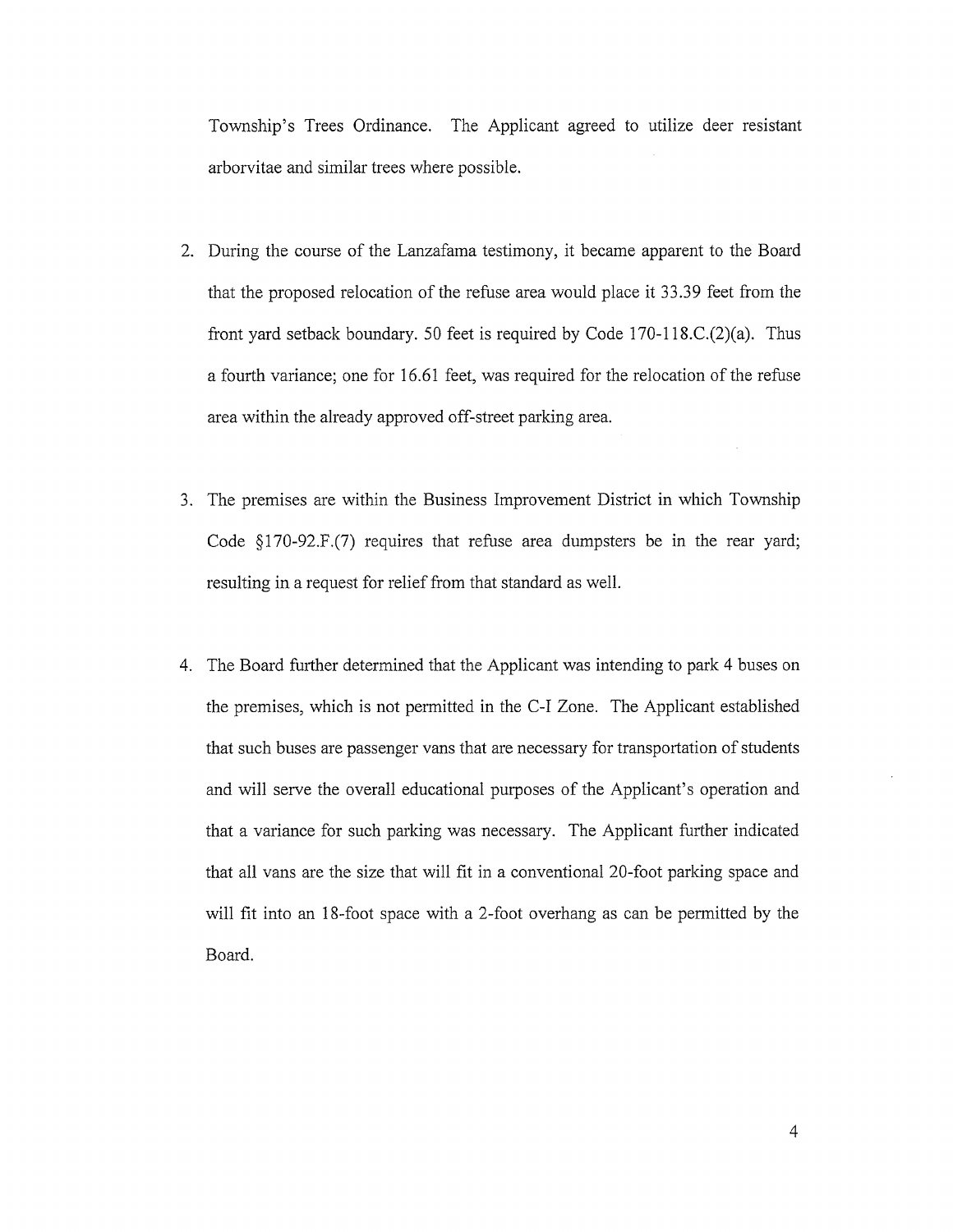- 5. Included in the parking count are <sup>3</sup> spaces to be added at the northeast corner of the property within the required front yard setback from Microlab Road; necessitating a front yard setback variance of 24.75 feet from the required 50 feet.
- 6. The proposed "temporary" greenhouse would be in addition to an existing greenhouse and would be used to hydroponically grow vegetables, fruit, flowers and the like and be maintained by the students. It is constructed of tent-like materials, but would be placed on a concrete slab. The Board determined it did constitute an accessory structure but had sufficient setback from the building and property lines so that no variances were required.
- 7. A Knox Box, and an emergency fire lane with grass payers, and a gate or posts and chain as required by the Fire Department, would be provided.
- 8. The existing storage pods currently maintained on the property will be removed and not used any further.

### CONCLUSIONS OF THE BOARD

- 1. The Board finds that the Applicant has met the statutory and ordinance requirements for Preliminary and Final Site Plan approval.
- 2. Approval is granted with the following variances:
	- A. A variance is granted from Township Code Section 170-92.F.(7) to permit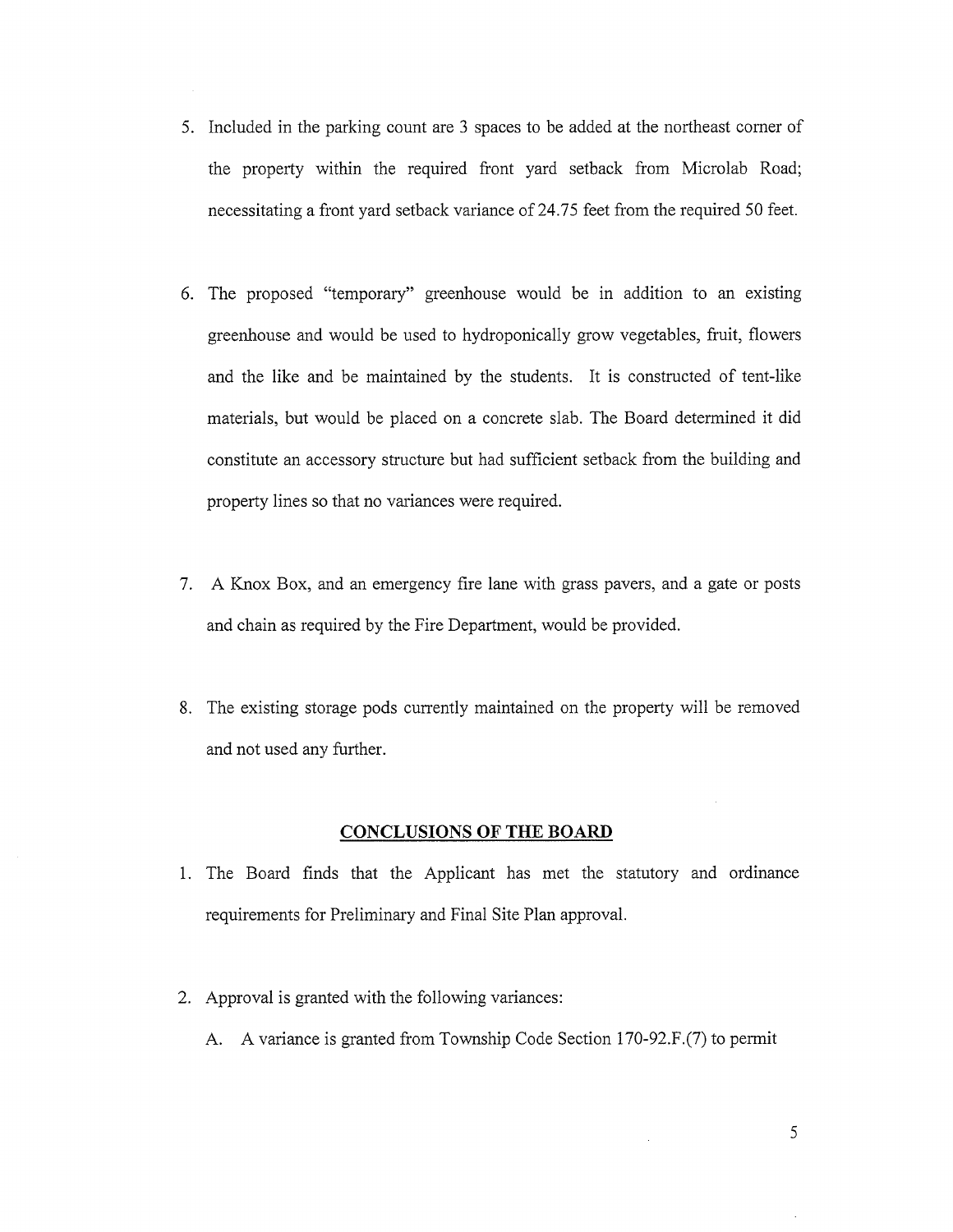the refuse and trash area to be in a front yard.

B: A front yard variance of 16.61 feet is granted from the provisions of Township Code Section 170-118.C. $(2)(a)[1]$ , for the refuse and trash area structure where 50 feet from the Microlab Road right-of-way line is required.

C: A variance is granted from the provisions of Township Code Section 170- <sup>1</sup> 18.C.(2)(a)[2] for a variance of 5.6 feet from the required 10-foot setback from the building for any parking spaces.

D: A variance is granted from the provisions of Township Code Section 170- 94.F.(1) to permit the loading area to be in the front yard.

E: The Board grants a variance from the provisions of Township Code Section  $170-118$ .C. $(2)(a)[3]$  for a variance of 24.75 feet for front yard parking less than 50 feet from the Microlab Road right-of-way line.

The Board finds that the evidence and testimony of the Applicant established that the variances can be granted pursuant to the provisions of N.J.S.40:55D-70.c.(1) in that the subject premises has an existing building which leaves no room for a rear yard addition, and also that it is corner lot with fronts on <sup>3</sup> streets, and that the proposed use of the premises serves <sup>a</sup> public good and provides needed educational facilities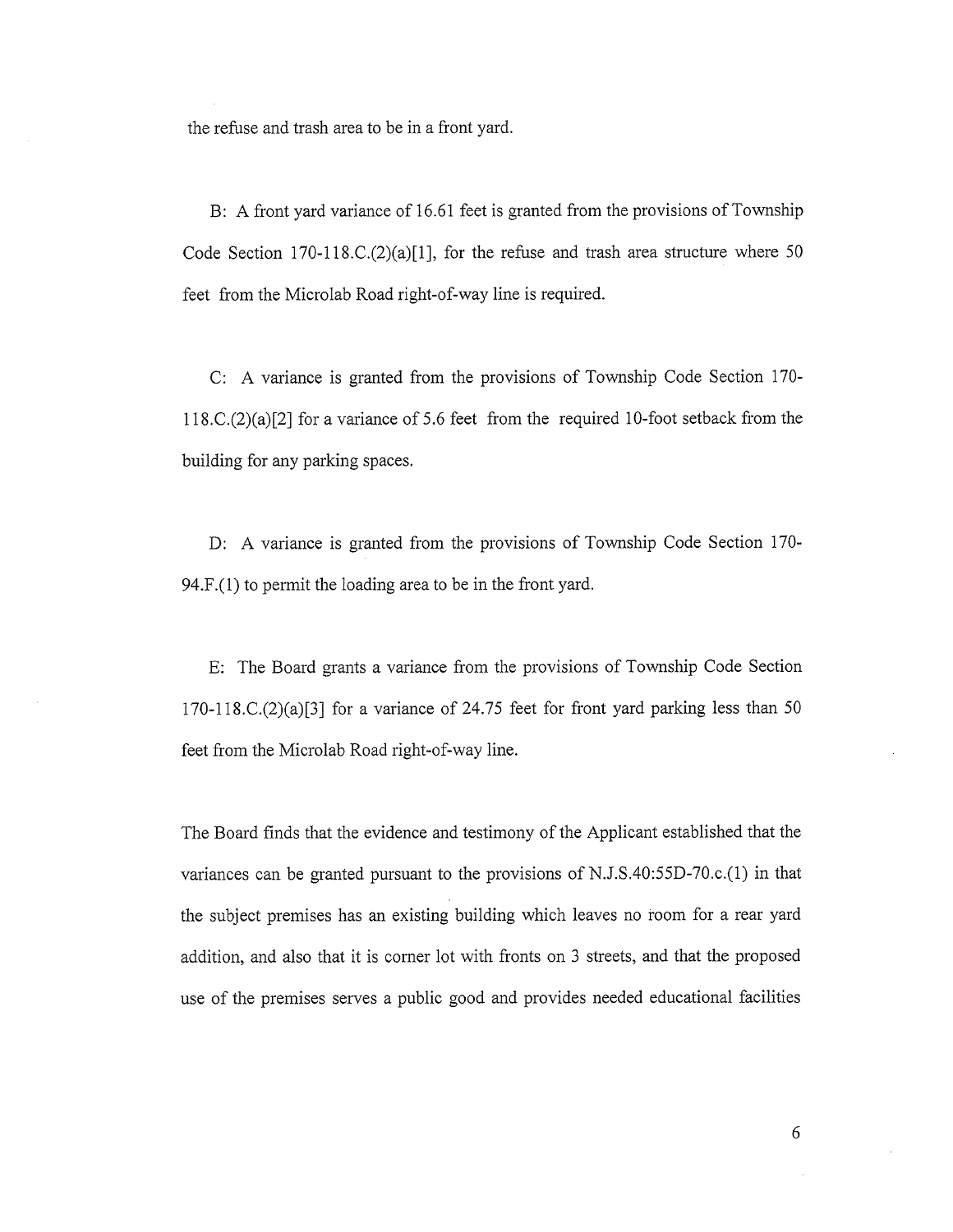that will serve the community, and that there will be no detriment to the Zone Plan, Zoning Ordinance or to the public good.

3. The Board concludes that the 4 vans are solely for transportation of the students, are of the type and size permissible for off-street parking on the premises under provisions of Township Code Section 170-94.A(3), and that parking of those vans in reserved spots is permitted under those circumstances.

4. The Board grants <sup>a</sup> waiver from the provisions of Township Code Section 170-3 with respect to the requirement of a 20-foot parking stall; finding that the proposed stalls of <sup>18</sup> feet will also have <sup>a</sup> 2-foot overhang and so can hereby be approved by the Board.

5. This approval is subject to the following Conditions:

A: The Applicant will supply <sup>a</sup> written reply to the Planning and Engineering Department memorandum of September 28, 2017.

B: The Applicant shall obtain a Tree Removal Permit.

C: The Applicant shall provide a Knox Box and shall equip the emergency fire lane with a gate or posts and chain to the satisfaction of the Township Fire Chief.

D: All Conditions of prior approvals shall continue in force unless inconsistent with these Conditions.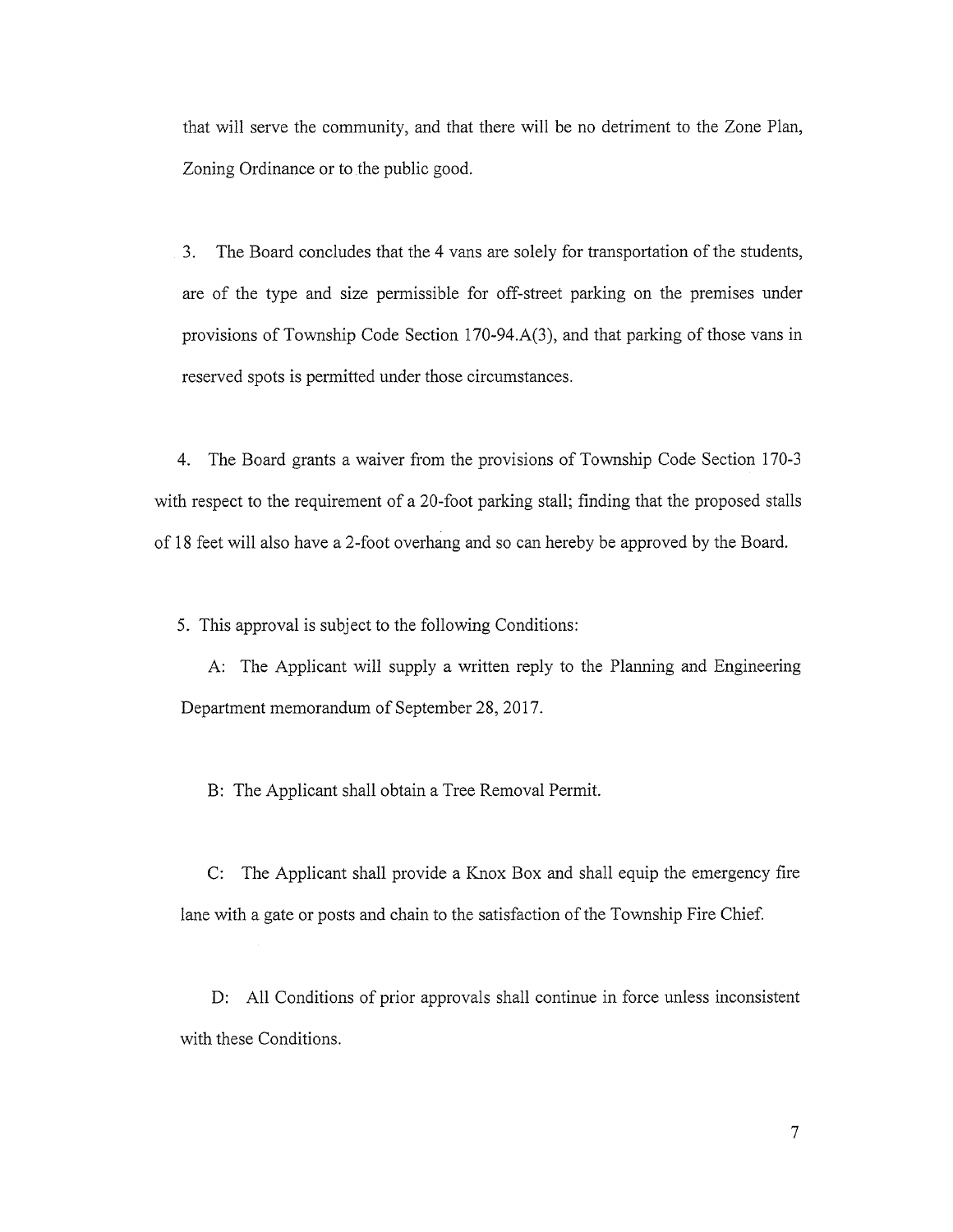E: The parking spaces for the 4 vans shall have signage identifying them as reserved for that purpose.

F: The Board's Model Conditions of Approval attached hereto are incorporated herein.

G: Conditions A, B and Model Conditions of Approval 6, 8, 11,17 and <sup>18</sup> shall be met before any permit other than a Tree Removal Permit shall be issued.

NOW THEREFORE, for the reasons set forth herein and as stated on the record by the Members of the Planning Board of the Township of Livingston, and consistent with the proofs and testimony presented at the hearing, it is resolved that the Board does hereby approve the Application for Site Plan approval with variances, as set forth herein, subject to the terms and conditions of this Resolution.

felm laf

Peter M. Klein, Chairman

I hereby certify this to be <sup>a</sup> true and accurate copy of the Resolution adopted by the Planning Board of the Township of Livingston on November 9, 2017 memorializing the decision of the Board made on October 3, 2017 wherein Board Members Anthony, Dinar, Kalishman, Santola, Alternate No. <sup>1</sup> Rieber (in place and stead of Member Ratner), Alternate No. 2 Wishnew (in place and stead of Member Silverman), and Klein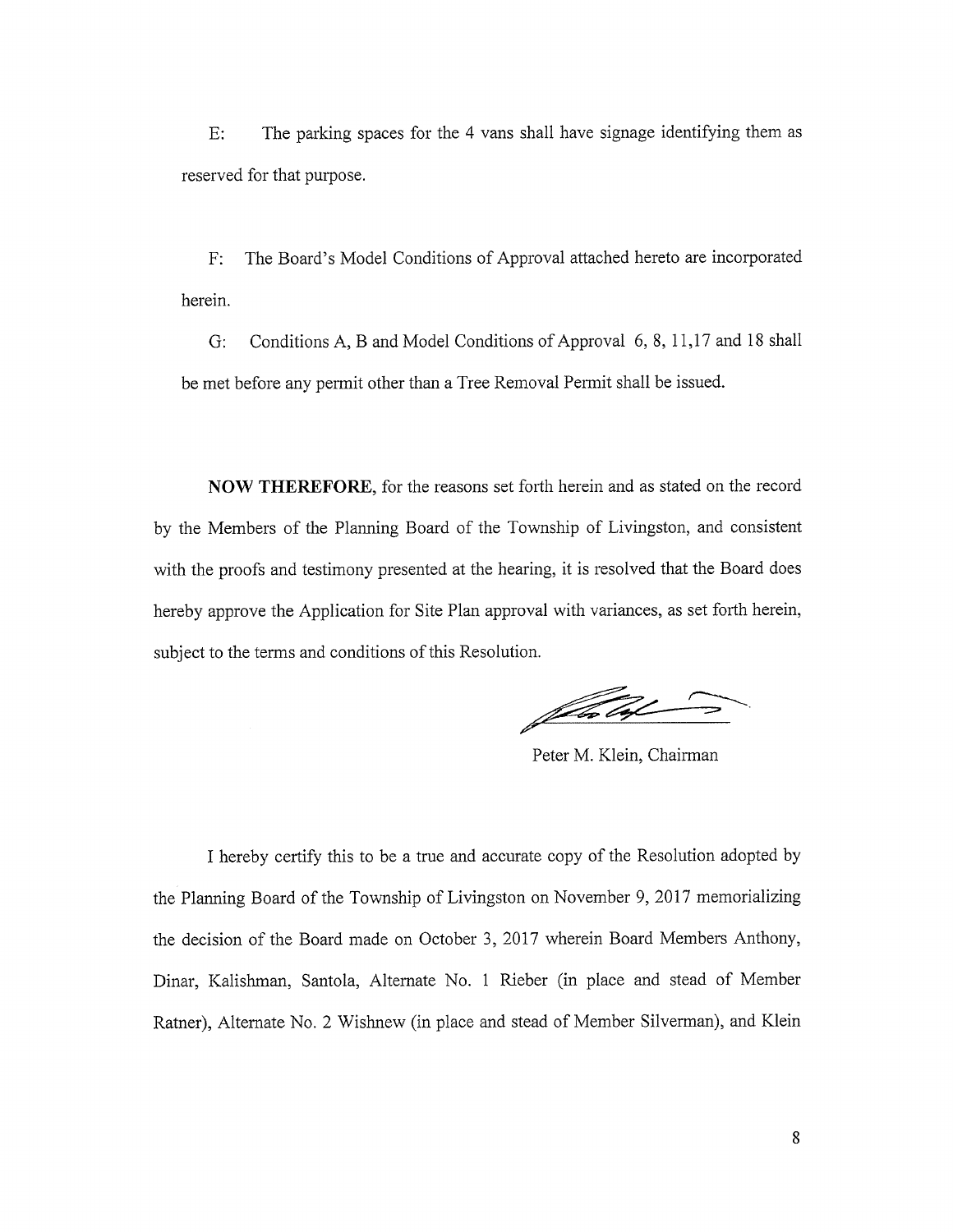voted to approve the Application in accordance with the action memorialized herein; they

being all of the Members present.

Jackie Coombs~Hollis, Secretary

# PLANNING BOARD, TOWNSHIP OF LIVINGSTON

Model Conditions of Approval (As Amended through February 12, 2013)

Every application turns on its own facts and is judged on its own merits. Listed below are models of conditions which may be considered "standard". A standard can be tailored to specific circumstances, and may not always apply. Other or additional conditions may be tailored for any application.

# 1. Architecture

- a. Rooftop ancillary structures and equipment (other than alternative small energy systems and communications equipment) shall be screened by material compatible with the exterior finish of the building and matching the exterior color of the building as closely as possible.
- b. Enclosures of trash bins, recycling bins or dumpsters shall be of the same type of materials and the same color as the exterior finish of the building.

# 2. Blasting

In the event that blasting be necessary on the Site, the following conditions shall apply in addition to all requirements of federal law or regulations: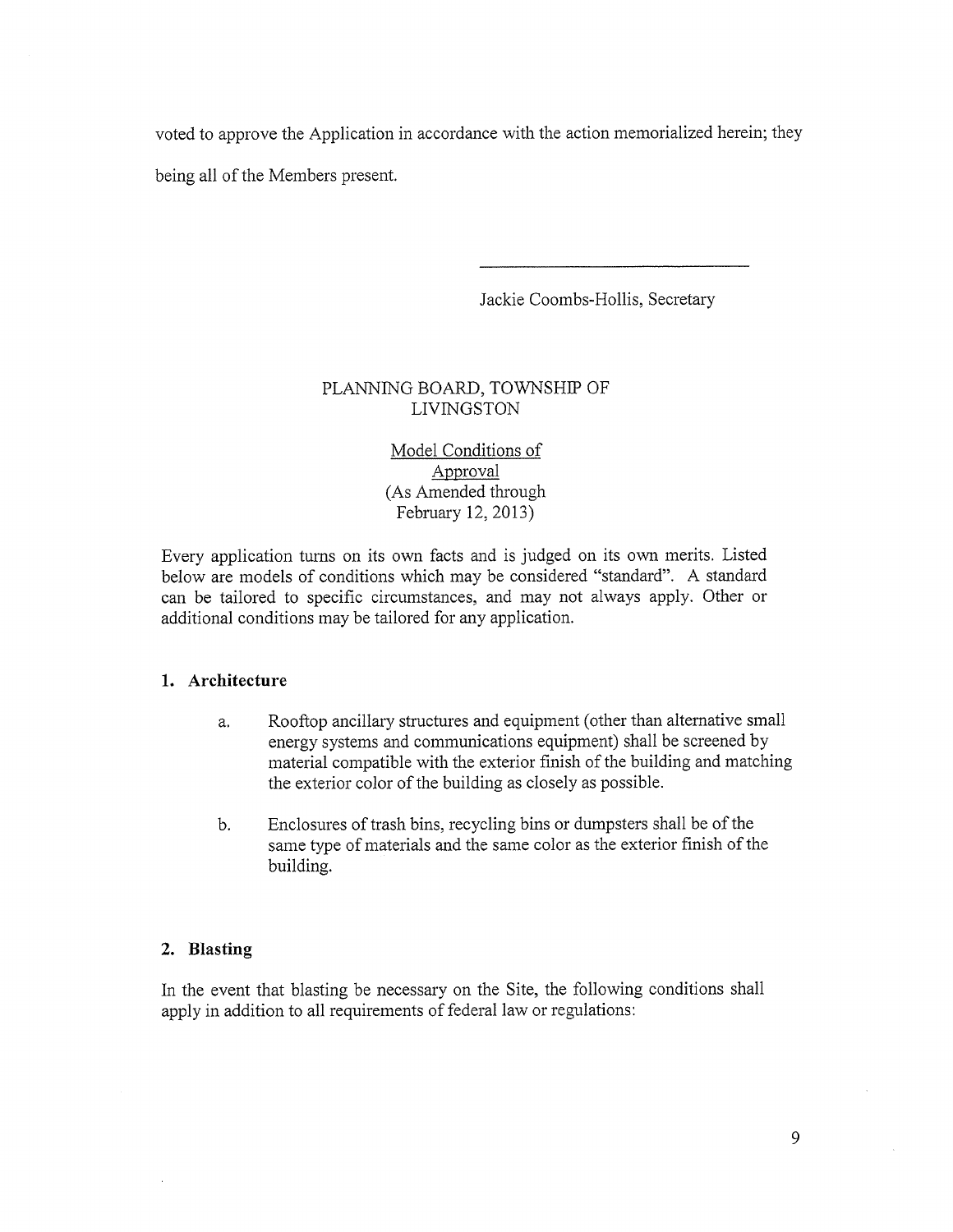- a. All blasting operations shall be performed in strict compliance with N.J.S.A. 21:1A-128 et seq. and N.J.A.C. 12:190-1.1 et seq., or superseding requirements.
- b. A pre-blast inspection of all stmctures on all properties adjacent to the Site or within 200 feet of the intended blasting location (whichever is the greater distance) shall be conducted at Applicant's expense. It shall be conducted no more than 60, nor less than 30, days before blasting commences. A written report of the inspection results shall be provided to the owner of each structure inspected within 10 days after completion of the inspection.
- c. Blasting shall occur only between 10:00 a.m. and 3:00 p.m. on Monday through Friday. Blasting during other hours may be permitted, temporarily, by the Township Engineer upon his finding that a condition constituting an emergency exists and necessitates such permission.
- d. Applicant shall coordinate all blasting with the Livingston Police and Fire Departments. If traffic control is required, it shall be provided at Applicant's expense.
- e. Applicant shall give the Township Engineer, the Chief of Police, the Fire Chief, and all owners of structures required to be inspected under "b" above, written notice of scheduled blasting operations to be received not less than <sup>20</sup> days, nor more than <sup>40</sup> days, prior to their commencement. If scheduled blasting operations are delayed or suspended they shall not be resumed until new notice has been given and received. All notices shall include the name and telephone number of Applicant's representative for purposes of receiving and responding to questions and comments.
- f. These conditions do not supersede any requirements of law or regulation that are more strict or restrictive.

# 3. Cleanliness During Demolition or Construction

- a. At the close of each work day the Site shall be thoroughly cleaned and all trash and construction debris, including that within buildings under construction, shall be placed in covered dumpsters. Dumpsters shall be removed from the Site, and replaced, before they overflow.
- b. Not less often than weekly, and whenever else required by the Construction Official or the Township Engineer, the public streets adjacent to the Site shall be manually or mechanically broom swept to remove dirt, mud or debris originating from the Site and located within 500 feet of the Site.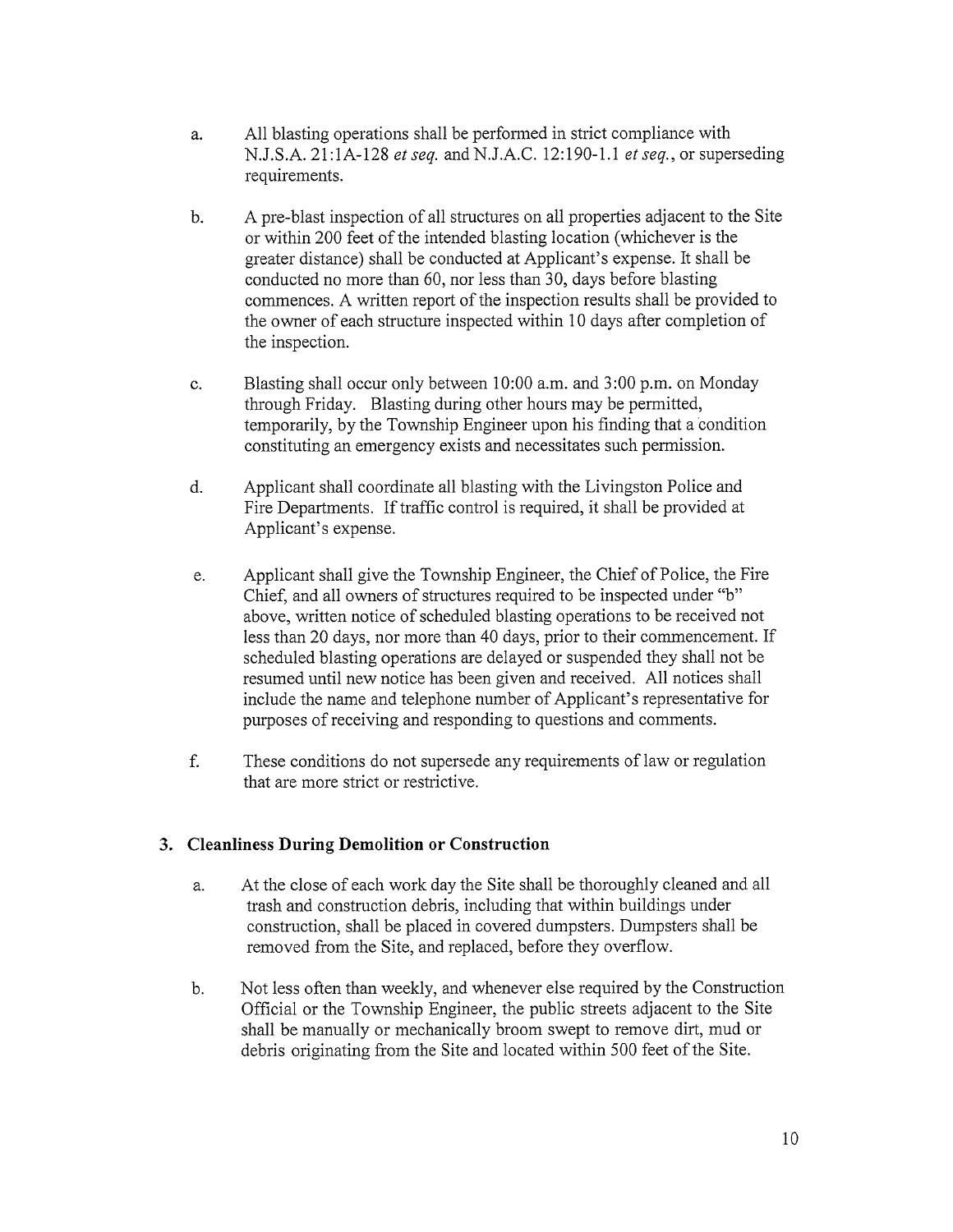c. Dust suppression methods acceptable to the Construction Official and the Township Engineer shall be utilized on the Site.

## 4. Deeds & Easements

- a, All conditions of approval that are continuing conditions shall be set forth within all deeds executed with regard to the Site.
- b. All deeds, easements, dedications or restrictions required by this approval shall be subject to review and approval by the Board Attorney prior to signing and shall be filed for recordation after such approval. The Applicant shall submit proof of such recordation to the Board Secretary, the Township Engineer and the Construction Official prior to the issuance of any permits.

# 5. Detention Basins

- a. Stormwater management basins shall be established on lots created for that purpose only. No structures that are not an approved part of the stormwater management system shall be erected on any such lot. Such basins, together with their required landscaping and fencing, shall be completed, and shall have been inspected and approved by the Township Engineer, prior to issuance of the first Certificate of Occupancy.
- b. If the approval of the Application calls for title to such a lot to be transferred to the Township; at such time as the Township accepts any new streets or roads on the Site, title to the lot shall be conveyed to the Township provided that the Township Engineer is then satisfied that the basin has been constructed in full compliance with all applicable requirements. The deed conveying such title shall be subject to prior approval by both the Board Attorney and the Township Attorney.
- c. A maintenance plan meeting the requirements of the Residential Site Improvement Standards or the Township's Stormwater Control Ordinance, or both, as applicable, shall be prepared by Applicant and shall have received the approval of the Township Engineer prior to issuance of any construction permit. Any future revisions to the maintenance plan shall not become effective until the Township Engineer's approval shall have been obtained.
- d. Unless maintenance of the basin is assumed by the Township or a public agency as its direct responsibility, (1) the maintenance plan and any future revisions of it shall be recorded upon the deed of record for the property in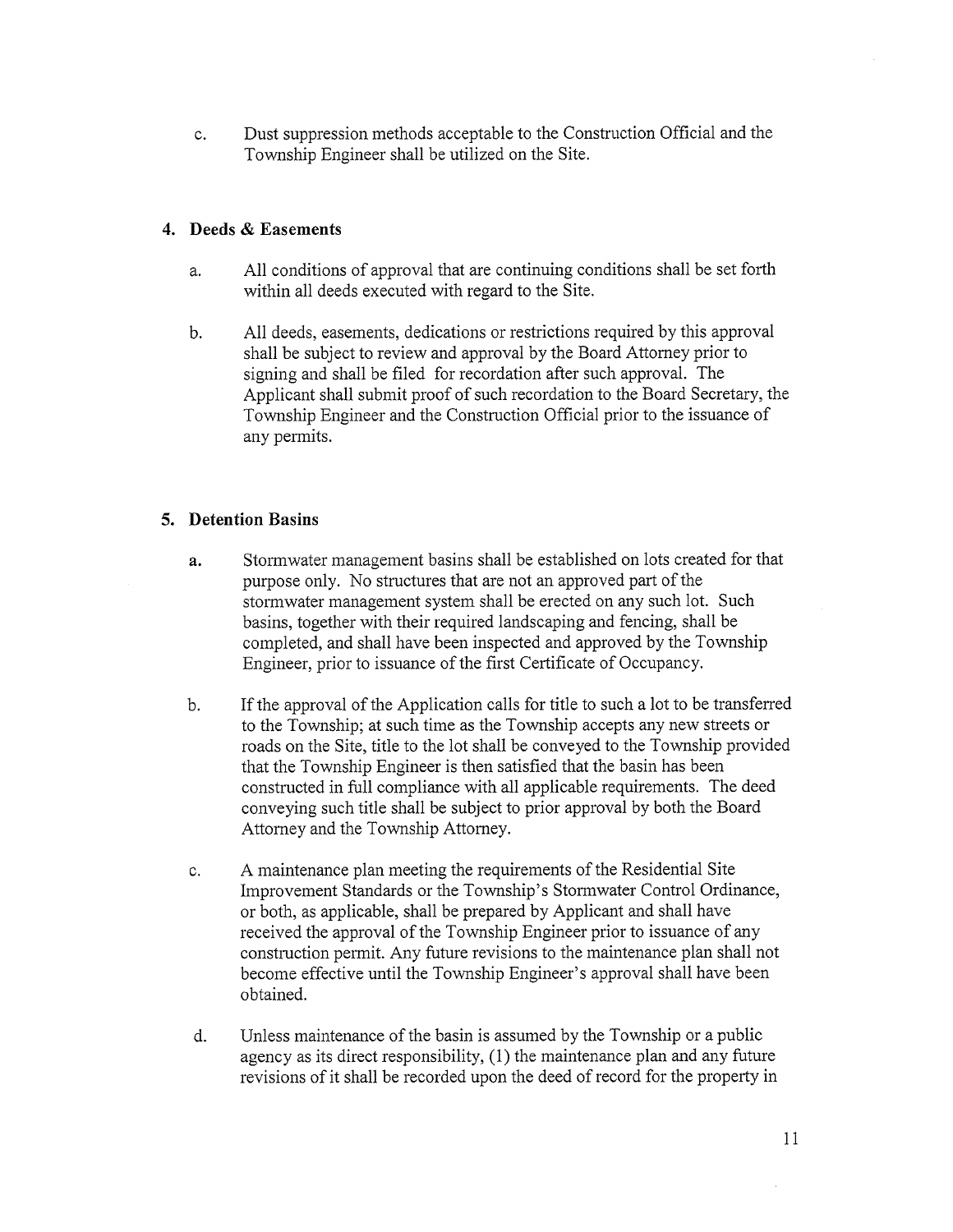terms approved in advance by both the Board Attorney and the Township Attorney; and, (2) the Applicant shall provide a performance bond for such maintenance, including landscaping and cleanliness.

### 6. Final Plans

Prior to the issuance of any Township permit for demolition of any structure, preparation of the Site, or construction of any improvement:

- a. The full text of all of the conditions of this approval, and all plan changes agreed to in the course of the hearing, shall be set out on final plans submitted to the Construction Official, the Township Engineer and the Board Secretary; and
- b. Such final plans shall have been reviewed by the Board Secretary or the Board's Planning Consultant for determination of whether the plans conform to the Board's approvals and shall then have been signed by the Board Chairman, the Board Secretary and the Township Engineer.
- c. Such final plans shall comply with the Uniform Construction Code and the Barrier Free Subcode as then in force in the State of New Jersey. If, during performance of work pursuant to the Board's resolution and pennits that have been issued, field conditions indicate need for change(s), such need shall be called to the attention of both the Construction Official and the Township Engineer for approval of any such change before it is implemented. If any such change is significant, permission to amend the Site Plan may have to be sought from the Planning Board. Until all requirements under approved plans and the Uniform Construction Code, including accessibility requirements, have been completed or bonded, any certificates of occupancy issued shall be temporary certificates only.

### 7. Flood Hazards

- a. Insert on the final site plan and/or subdivision map a metes and bounds description of all flood hazard areas located on the Site.
- b. Insert in all deeds for individual lots that contain or are adjacent to flood hazard areas, and on the preliminary and final subdivision maps or plats, the following covenant: "The lands designated herein contain flood hazard areas. There shall be no disturbance of any kind as to any flood hazard area unless permitted by N.J.D.E.P. pursuant to the Flood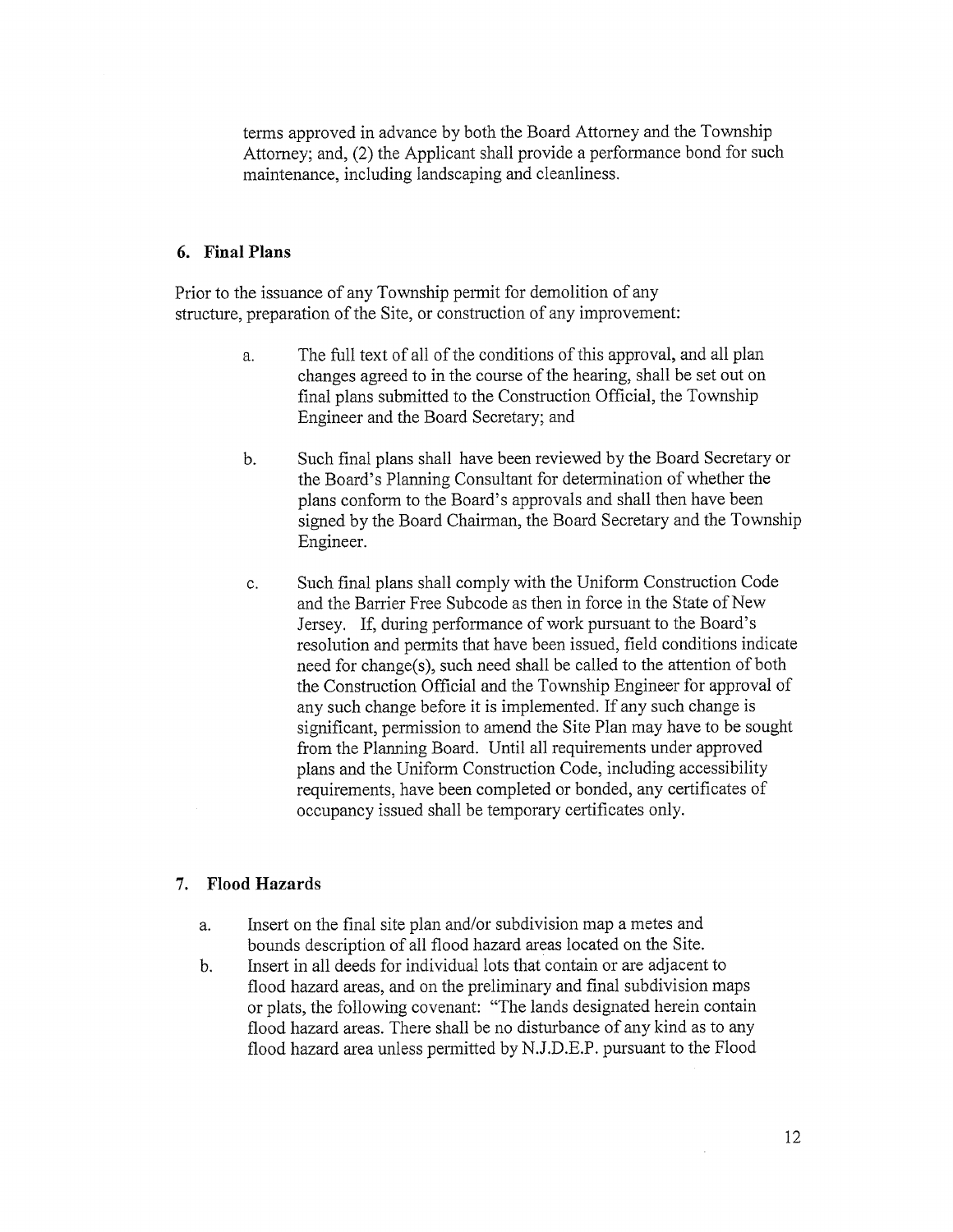Hazard Control Act, N.J.S.A. 58:16A-50 et. seq. or superseding requirements."

# 8. Guarantees and Bonds

- a. The approval of this Application is subject to the posting, with terms acceptable to the Township Engineer, of any and all required performance guarantees, bonds, soil erosion and sediment control approvals, and any other requirements of Township ordinances prior to the issuance of any permits for commencement of site preparation or construction.
- b. This approval is also conditioned upon the Applicant's providing, prior to issuance of the first Certificate of Occupancy, a performance guarantee acceptable to the Township Engineer for any aspects of the approved landscaping or fencing that has not been completed by the time of issuance of such certificate.

# 9. Landscaping & Environmental Protection

- a. All deciduous trees planted shall have <sup>a</sup> caliper of not less than 2.5 inches measured at <sup>a</sup> height of 4.5 feet above ground level. All evergreen trees planted shall have <sup>a</sup> height of 6.0 to 8.0 feet.
- b. Street shade trees shall be planted as required by Township Code § 170- 72 and shall not be included in the calculation of Replacement Trees required by the Trees Ordinance.
- c. Any tree or other planting installed in accordance with the plans which dies shall be replaced, within the current or next planting season, in kind and at the same size as it had reached at the time of death; except that if it died more than three years after planting its replacement need not be larger than the size it had reached three years after planting. The same replacement requirements shall apply to any tree or other planting installed in accordance with the plans if subsequently removed because of damage or disease.
- d. No tree existing on the Site at the time of filing of the application shall be removed unless removal is approved under the Trees Ordinance or by this Board. Every existing tree to be preserved shall be tagged and shall be shown on the Site Plan or Subdivision Plan. During site preparation and during construction, each such tree shall be protected by snow fencing or a more substantial means approved by the Construction Official. No soils, excavated materials, or any construction equipment or building materials, shall be stored or operated within a root protection zone that shall be the greater distance of (i) the crown drip line, or (ii) a distance equal to caliper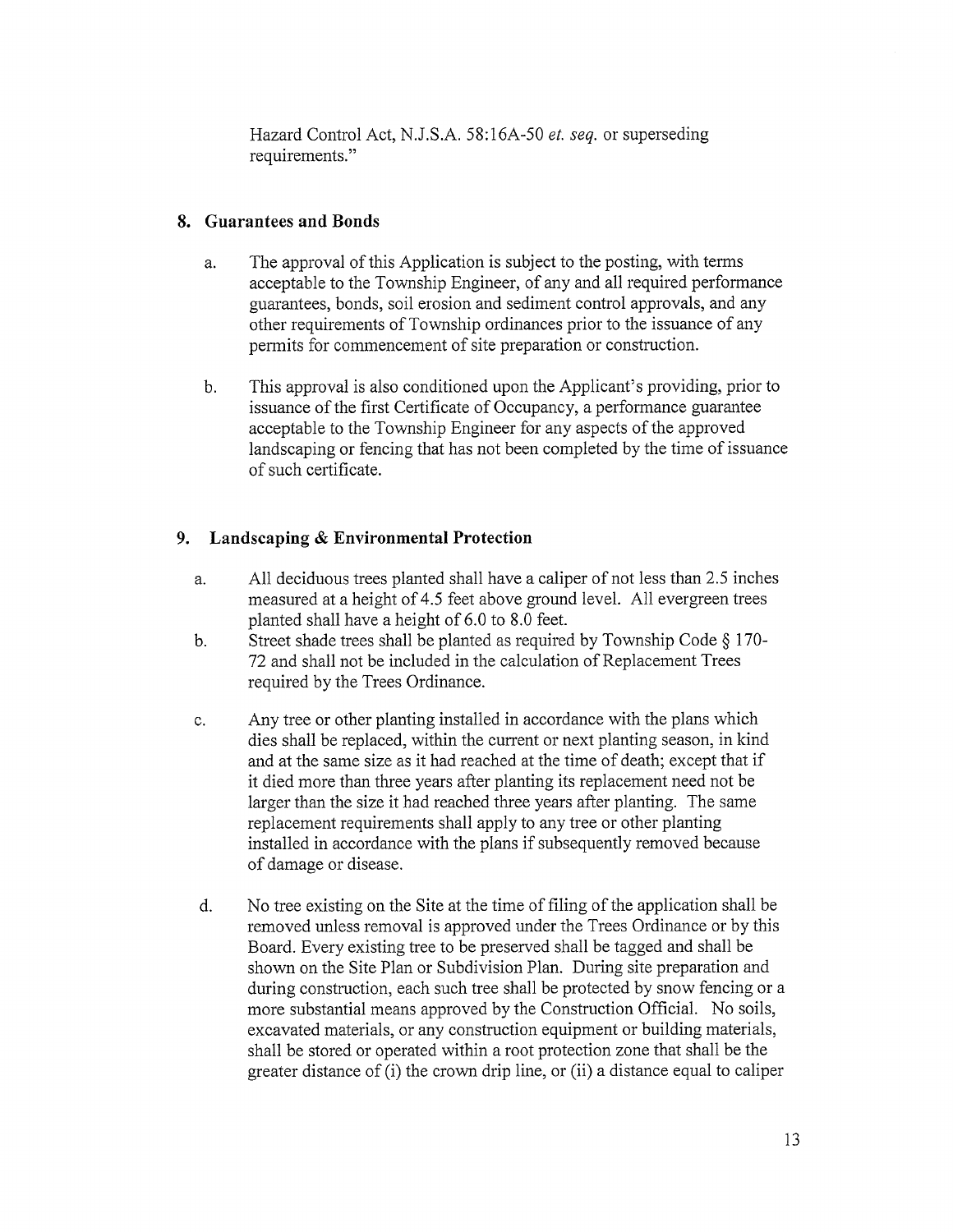multiplied by one (1) foot, (but never less than eight (8) feet from the trunk of <sup>a</sup> tree to be preserved), or anywhere else where such soil or materials can adversely affect the health of trees to be preserved. All work done within the root protection zone shall be accomplished with hand tools.

- e. The grade of land located within the root protection zone shall not be raised or lowered more than three (3) inches unless compensated for by welling or retaining wall methods; but in no event shall welling or retaining walls be installed less than eight (8) feet from the trunk of <sup>a</sup> tree.
- f. During site preparation or construction, no fuel storage, and no refueling, maintenance, repair or washdown of construction vehicles or equipment, shall occur within fifty (50) feet of any tree to be preserved.
- g. Any provision of the Trees Ordinance, Chapter 306 of the Code of the Township of Livingston, that establishes a conflicting standard or requirement shall control.
- h. No mulch shall be placed, or allowed to accumulate, within six inches of the trunk of any tree or shrub planted on the Site in compliance with this resolution. Mulch shall not be applied, or allowed to accumulate, elsewhere within the drip line of the tree or shrub to a depth in excess of four inches.

## 10. Noise

- a. No site preparation, demolition or construction activity shall be performed on the Site on Sundays, or before 7:30 a.m. or after 5:00 p.m. on weekdays, or before 9:00 a.m. or after 5:00 p.m. on Saturdays or federal holidays.
- b. All vehicles and motorized machinery operated on the Site shall be equipped with properly operating mufflers.
- c. No site preparation, demolition or construction activity (other than authorized blasting) shall produce, at the property line, (i) continuous airborne sound at a sound level in excess of 65 dBa, or which has an octave band sound pressure level in decibels which exceeds the standards provided in 32 N.J.R. 2230 et. seq., or (ii) impulsive sound in air which has a peak sound pressure level in excess of 80 decibels, or (iii) impulsive sound in air which repeats more than four times in any hour and has a peak sound pressure level in excess of 50 decibels.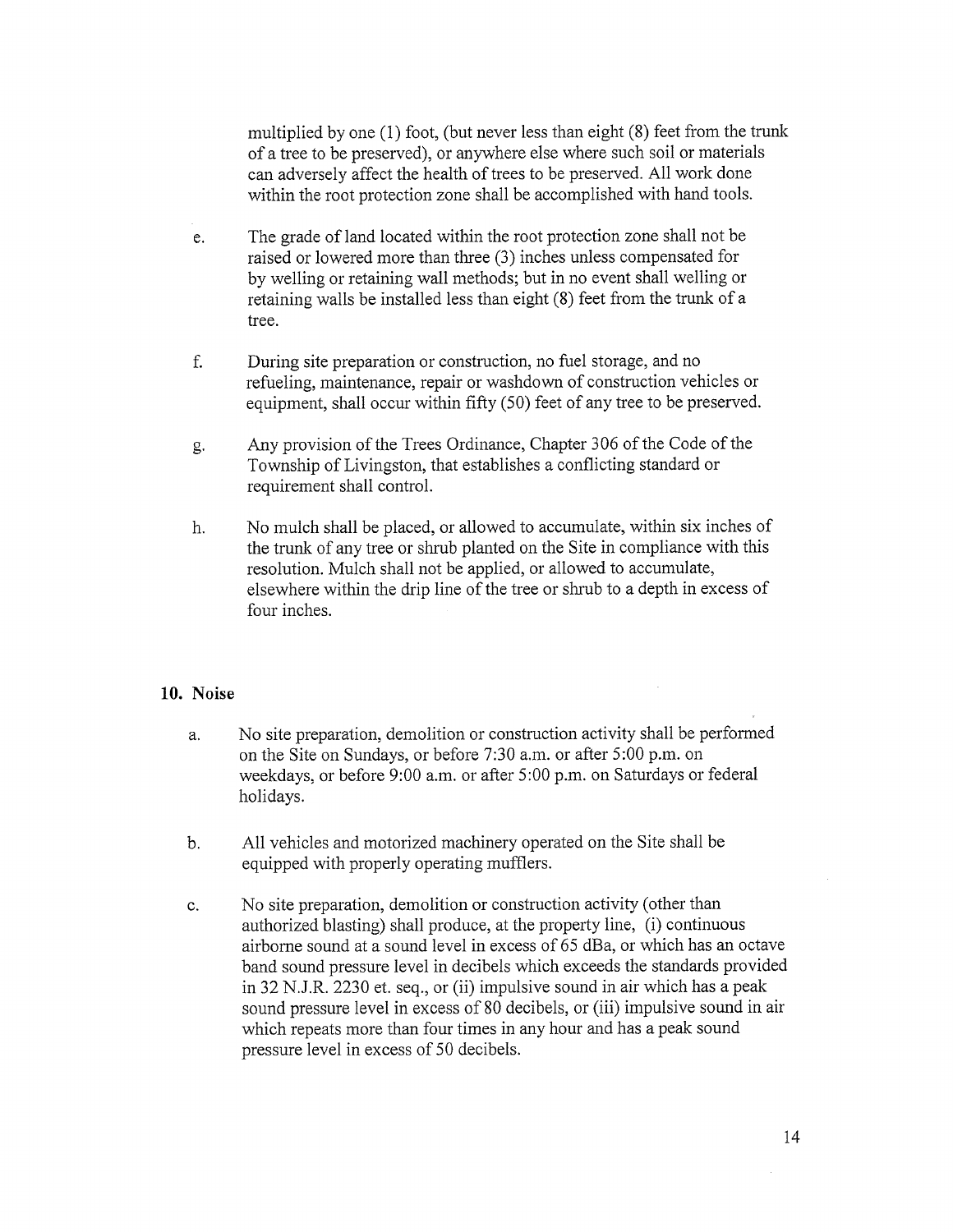d. Relief from these noise conditions may be permitted, temporarily, by the Township Engineer upon his finding that a circumstance constituting an emergency exists and necessitates such permission.

## 11. Other Governmental Approvals

- a. Applicant shall comply with all applicable Federal, State and local laws and regulations and obtain any other governmental approvals required for implementation of this application as approved. If any other governmental agency or authority grants <sup>a</sup> waiver of or variance from any law, rule or regulation, or imposes any condition or requirement, which affects this approval or any of the conditions contained herein, then this Board shall have the right to review such action as, it relates to this Board's approval or conditions and to modify, amend or revoke its approval and/or conditions.
- b. No Township permit for demolition of any structure, or preparation of the Site or construction of any improvement shall be issued until proof of request for such required approvals and any action thereupon, shall have been presented to the Construction Official and the Board Secretary by the Applicant.

## 12. Paving and Sidewalks

- a. Applicant shall install the top course of street paving:
	- $(1)$  For residential development not later than the earlier of three  $(3)$ years after the issuance of the first Certificate of Occupancy or three (3) months after fifty percent (50%) of residential units have received Certificates of Occupancy.
	- (2) For non-residential or mixed-use development, prior to issuance of the first Certificate of Occupancy.

b. All manholes, catch basins, and driveway curbs shall be ramped until the top course of street paving has been installed.

c. All sidewalks shall be constructed of concrete or of non-asphalt payers and shall be not less than four feet wide in a residence district or five feet wide in the Business Improvement District. Existing sidewalks that do not meet prior Township Code requirements shall be replaced to the standard for the new sidewalks.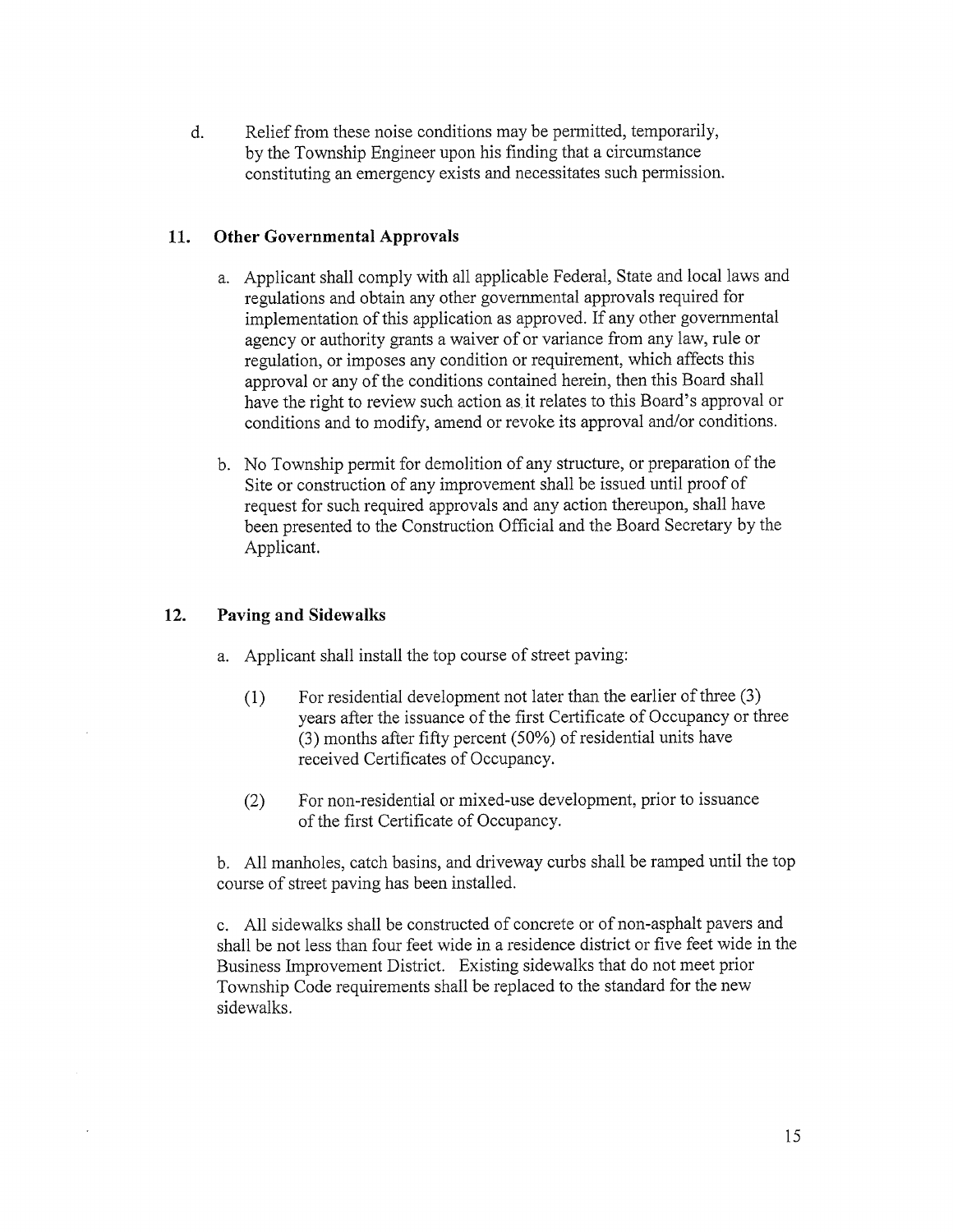### 13. Signs

The Board retains jurisdiction over any and all signs until the final Certificate of Occupancy has been issued.

### 14. Traffic and Parking Safety and Enforcement

- a. At the time of applying for <sup>a</sup> building permit the Applicant shall submit proof of having filed <sup>a</sup> written request pursuant to, and in accordance with, N.J.S.A. 39:5A-1, requesting that N.J.S.A. 39:1-1 et seq. be made applicable to the roads, streets, driveways, parking areas, etc. within the Site. The Applicant shall provide proof of the governmental action on such request to the Construction Official prior to issuance of the final Certificate of Occupancy.
- b. Lines of sight established for entrance and exit driveways of the Site shall be shown on the as-built site pians, and no structures, trees or plants that would interfere with such lines of sight shall be permitted at any time.
- c. All traffic and parking provisions in the approved site plans or otherwise required by the Board's resolution shall be accomplished prior to issuance of the first Certificate of Occupancy.
- d. The Applicant shall comply with State law and applicable Township ordinances regarding handicapped parking and shall maintain such spaces and all the traffic and parking signage and markings on the Site in good order and repair.

### 15. Utilities for Site Plans and Major Subdivisions

Applicant shall construct all utilities underground as required by law, and shall submit to the Engineering Department a written instrument from each serving utility evidencing full compliance with this condition and with Township Code § 170- 73.A.(17) before issuance of any Certificate of Occupancy.

#### 16. Wetlands

a. Applicant shall insert on the final subdivision map and/or site plan a metes and bounds description of all wetlands, wetlands transition areas, and buffers on the Site.